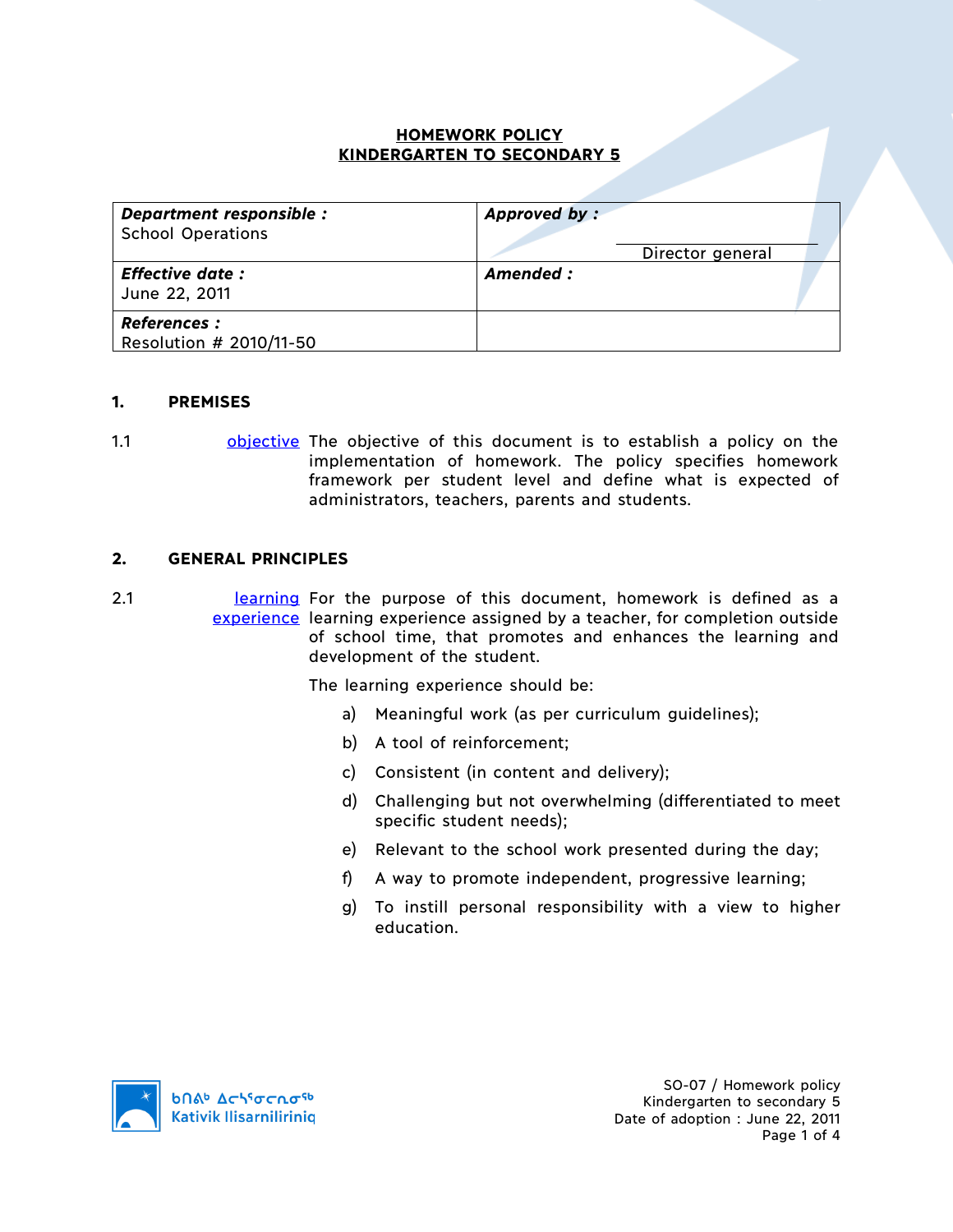## **3. CHARACTERISTICS OF HOMEWORK**

3.1 characteristics Homework must be relevant to the student's learning and must of homework be related to the curriculum. Homework should be given on a regular basis. It should also have a component linked to parental involvement. Homework can be used as practice of the day's work; preparation for a test; completion of work not done in the regular class; or an extension of work related to an ongoing project (research).

### **4. TYPES OF HOMEWORK**

4.1 **types of Homework assignments should be relevant to the learning taking** assignments place in the classroom. It should be meted out in well-defined terms that support the student's acquisition of knowledge and skills that enable the student to be successful in school.

Types of assignments include :

- a) Reading and writing assignments that allow for feedback;
- b) Practice work that allows for the development of the student's work skills;
- c) Any work that does not require further teaching, but does challenge the student in an interesting and engaging way;
- d) Does not require technology which the student may not have access;
- e) Can be designed to include a component that allows for parental involvement in the student's learning.

## **5. ROLES IN THE IMPLEMENTATION OF HOMEWORK**

5.1 School The School Administrator : administrator

a) Applies policy;

b) Ensures that policy is being utilized appropriately.

#### 5.2 teacher The Teacher:

- a) Selects appropriate work for the homework assignment;
- b) Ensures that work is relevant to what is done in class;
- c) Encourages a partnership between teacher and parent.

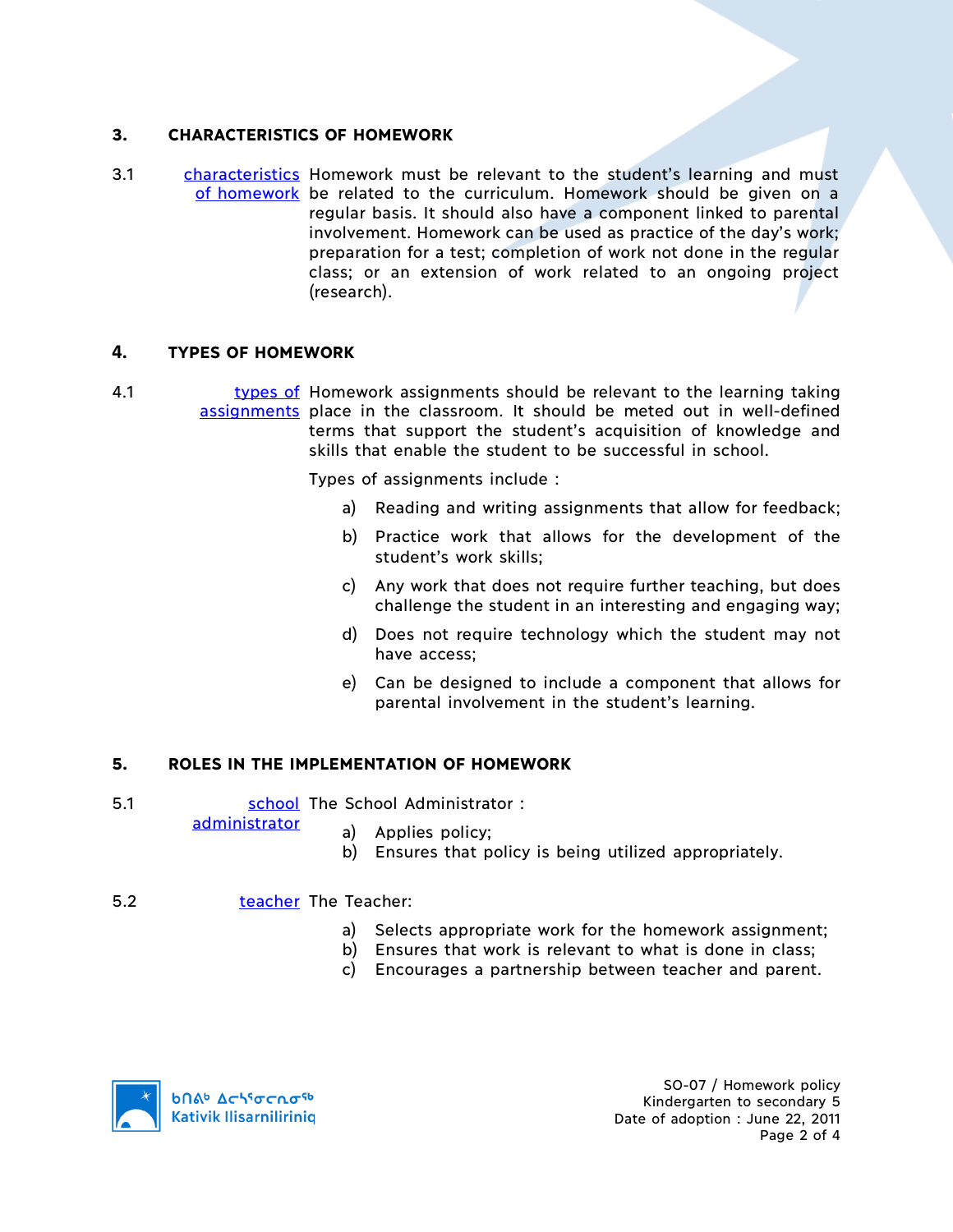# 5.3 parent, family, The Parent, The Family, The Home:

the home

- a) Provides an appropriate environment for learning;
- b) Creates a block of time for the student to work;
- c) Ensures a healthy balance of homework and family commitments;
- d) Ensures the reception and/or follow-up of the homework assignment.

## **6. CONDITIONS/ APPLICATIONS**

6.1 **Learning Research indicates a strong connection between family** outside of the involvement and student achievement.

classroom

- Learning outside of the classroom will include playing, talking, listening, viewing and reading in Inuktitut.
- **Formal homework is not assigned to Kindergarten students**.
- 6.2 reading Research indicates a strong connection between student achievement and reading to or with students in the primary grades every day in Inuktitut or the second language.
	- Homework in Cycle One and Cycle Two Primary can take the form of reading, playing, discussing, listening, viewing, and interactive activities with the family.
	- **Daily Homework is limited to 20 minutes, on average, in total.**
- 6.3 cycle three- Research indicates that homework provides benefits to students primary in the junior grades, particularly with respect to student attitude toward school and learning.
	- Homework in Cycle Three Primary may take the form of independent work.
	- **Daily homework is limited to 30 minutes, on average, in total.**